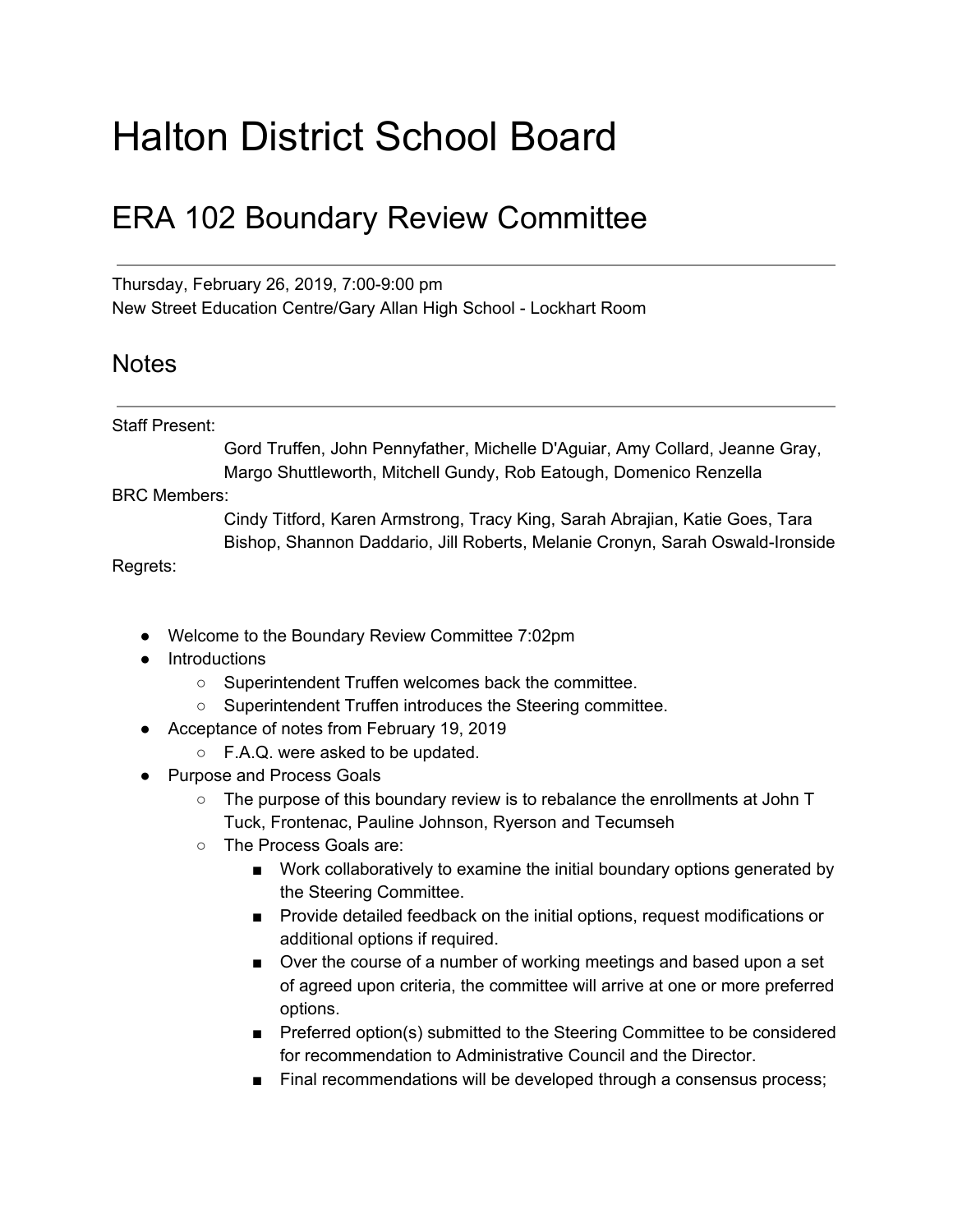- Parent representatives speak on behalf of all students, regardless of school, program, or grade.
- Staff's role on the committee is as a resource to respond to inquiries and to provide committee members with the data and administrative experience required to assess options.
- Questions from emails
	- Fraser Report
		- The Board's position on the report has been given out to the BRC.
		- The Board's position will be put into the F.A.Q.
	- Optional Attendance
		- No studentet will be getting into a closed school for optional attendance without talking with the principal and the superintendent.
- **Transportation Information** 
	- Elementary students greater than 1.6km will be bussed
	- Secondary students greater than 3.2km will be bussed
	- There are some exceptions to this.
- Grandparenting Definition
	- Grandparenting is not optional attendance
	- $\circ$  Grandparenting is a decision to allow existing students of a specific grade(s) in a neighbourhood(s) or geographic area(s) to remain at their current school until they complete a particular grade at that school (e.g., grade 8). This usually occurs in situations where changes to school boundaries have taken place.
	- When not grandparented, change in boundaries would normally require affected students to change schools.
	- Students being grandparented are provided transportation subject to the HDSB transportation policies.
	- Siblings of students that have been grandparented will be directed (unless otherwise stated) to the designated school as per the new approved school boundary.
	- Students preferring not to be grandparented may apply for Optional Attendance as per the Board's Administrative Procedure. Historically, the Halton District School Board has made an effort to grandparent students in their graduating year.
- **Boundary Review Steps** 
	- The Director may take the recommendation from the BRSC or he may create a new option based on other scenarios.
	- Integration
		- Community events are an excellent opportunity for a new community to go and visit the schools.
- Selection Criteria
	- Trustee Gray introduces the criteria matrix to the BRC
	- Viability of Program
	- Proximity to schools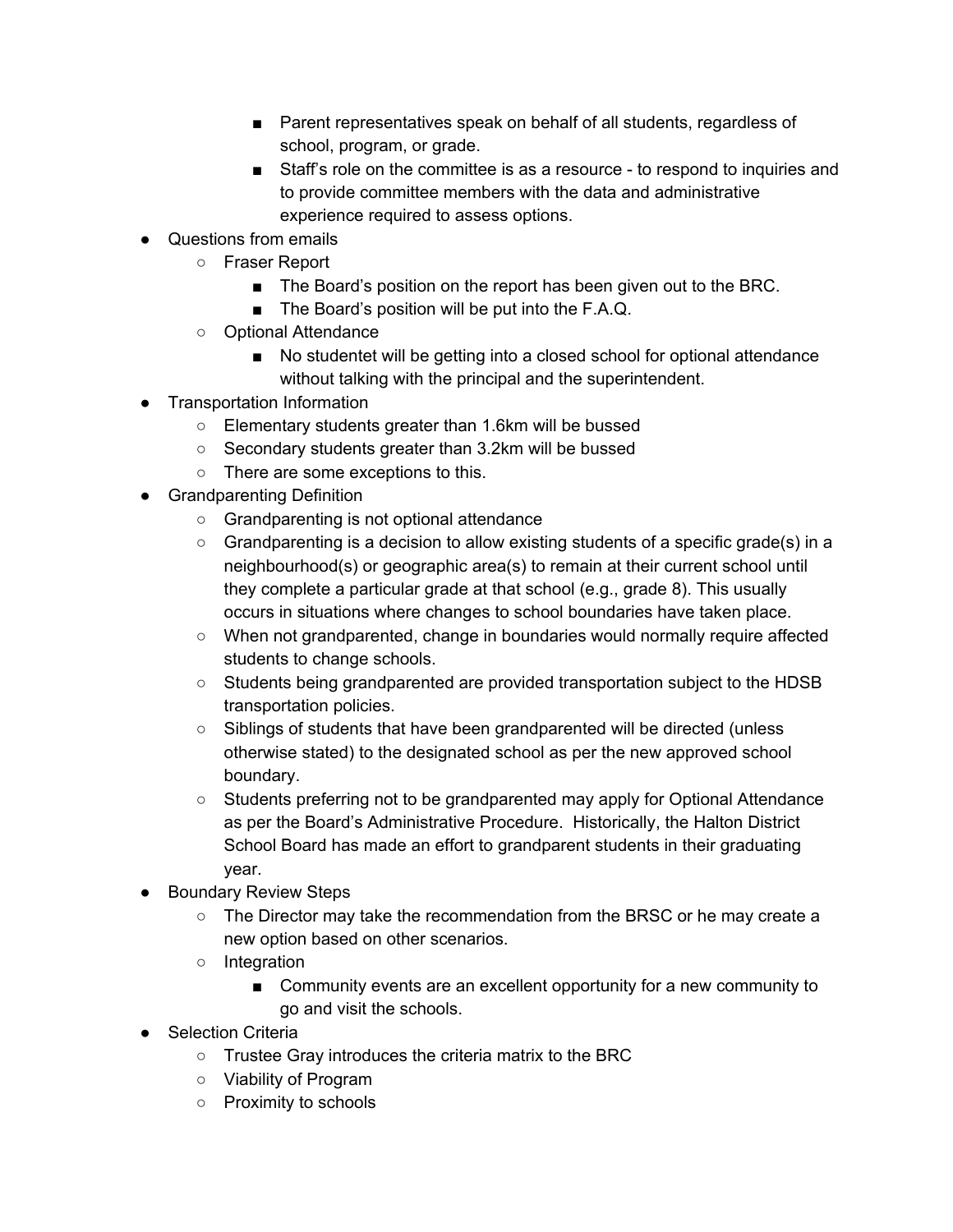- Portables and Portapaks
- Balance of overall enrolment
- Stable, long-term boundaries
- Transportation
- Fiscally Responsible
- Student Experience
- Other
- Discussions for tonight
	- We are looking to narrow down some of the options.
		- As we are approaching the public meeting there is a growing need to have the scenarios that are going to present to the public ready.
- Options
	- Option 1c
		- Similar to 1b.
		- Ryerson expands to include the John T. Tuck area north of New St.
		- John T. Tuck area south of New St. is redirected to Tecumseh as a unified cohort.
		- Pauline Johnson is directed to Frontenac.
	- Option 3c
		- Similar to 3b
			- With the phasing
		- Ryerson to expand to include John T. Tuck area north of New St. Grade 3 at John T. Tuck to attend Ryerson for Grade 5.
		- Ryerson to attend Tecumseh.
		- Pauline Johnson to attend Frontenac.
		- John T. Tuck boundary is south of New St.
		- Tecumseh K-6 expands to Cumberland.
			- Students currently attending Ryerson.
	- Option 4d
		- Similar to option 4c except phasing starts with K-Gr 1 students.
		- Ryerson expands to include John T. Tuck area north of New St. Phased in starting in K-1 Split grade 8 cohort to John T. Tuck and Tecumseh.
		- Pauline Johnson to Frontenac
		- John T. Tuck K-6 is south of New St, 7 & 8 boundary is north of New St, Ryerson area.
- BRC breaks for discussion 7:19pm
- BRC comes back from discussion 8:27pm
- Results from discussion.
	- Taken off the table
		- Option 1 (all)
			- Tuck becoming a K-6 school was disliked.
			- An entire geographic area being bussed was disliked.
			- Does not help Ryerson.